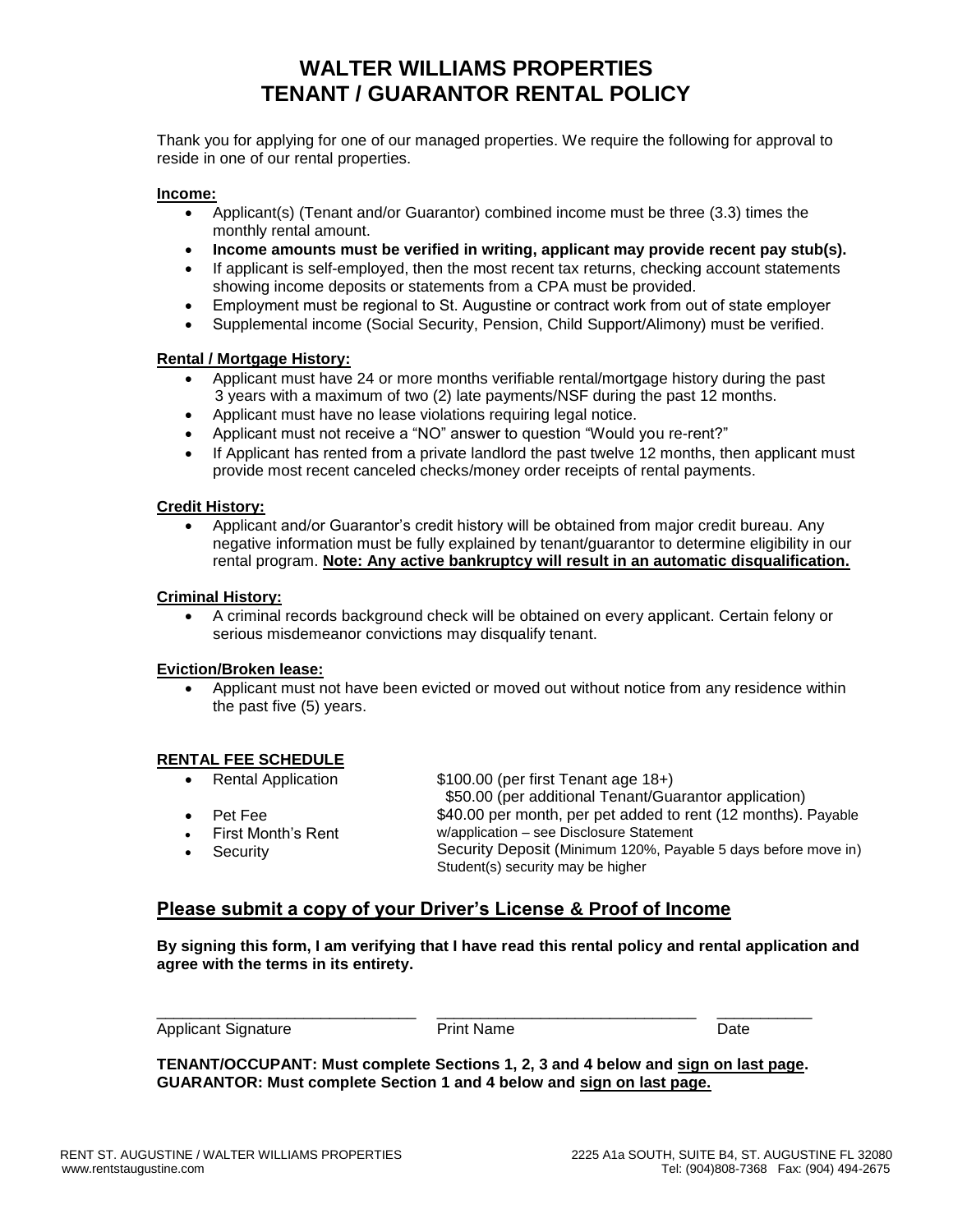# **TENANT / GUARANTOR RENTAL APPLICATION**

|          | Application Fee: \$100.00 per first adult applicant, \$50.00 per each additional applicant (non-refundable).                              |  |  |
|----------|-------------------------------------------------------------------------------------------------------------------------------------------|--|--|
|          | ALL ADULTS MUST COMPLETE AN APPLICATION.                                                                                                  |  |  |
|          | Your financial history, criminal history, rental history and past & present employment will be checked.                                   |  |  |
|          | Any false information will constitute grounds for rejection of application.                                                               |  |  |
|          | <b>Holding Deposit:</b> $1^{st}$ <b>Month's Rent required</b> to remove property from the rental market – see Disclosure Statement below. |  |  |
| Pet Fee: | \$25.00 per month/per pet added to rent. (12 Months) Liability Insurance may be required.                                                 |  |  |
|          | Restricted dog breeds: German Shepherds, Dobermans, Pit Bull, Chows, or Rottweiler or a mix of listed breeds.                             |  |  |
|          | All our properties are strictly NON-SMOKING properties.                                                                                   |  |  |

**PROPERTY ADDRESS: \_\_\_\_\_\_\_\_\_\_\_\_\_\_\_\_\_\_\_\_\_\_\_\_\_\_\_\_\_\_\_\_\_ DESIRED MOVE-IN DATE: \_\_\_\_\_\_\_\_\_**

| Section 1: TENANT INFORMATION: GUARANTOR INFORMATION: ______ (check one)                                      |  |  |               |  |  |
|---------------------------------------------------------------------------------------------------------------|--|--|---------------|--|--|
|                                                                                                               |  |  |               |  |  |
|                                                                                                               |  |  |               |  |  |
| PHONES: Cell: ___________________________Work: __________________________Home:______________________          |  |  |               |  |  |
|                                                                                                               |  |  |               |  |  |
| Present Address:_________________________________City: _________________________State: ____________Zip: _____ |  |  |               |  |  |
|                                                                                                               |  |  |               |  |  |
| Mark "own" if you are the property owner.                                                                     |  |  | (or mortgage) |  |  |
|                                                                                                               |  |  |               |  |  |
|                                                                                                               |  |  |               |  |  |
| OTHER INCOME (child support, alimony, pensions, disability, financial assets). Explain: _____________________ |  |  |               |  |  |

| <b>MUST BE COMPLETED BY TENANT/OCCUPANT ONLY:</b><br>Section 2:                                                                          |  |  |  |                                |                                  |
|------------------------------------------------------------------------------------------------------------------------------------------|--|--|--|--------------------------------|----------------------------------|
| Prior Address: _________________________________City _____________________State _______ Zip _________                                    |  |  |  |                                |                                  |
|                                                                                                                                          |  |  |  |                                |                                  |
| <b>OCCUPANTS VEHICLES:</b><br>Make/Model: _____________/ _______________Year ______ Color __________Tag# _________________State ________ |  |  |  |                                |                                  |
| Make/Model: ______________/ ________________Year ______ Color __________Tag# __________________State ____                                |  |  |  |                                |                                  |
| Make/Model: ____________/ _____________Year _____ Color _________Tag# _______________State ___                                           |  |  |  |                                |                                  |
| <b>OTHER OCCUPANTS</b>                                                                                                                   |  |  |  | <b>PETS</b><br>Type: _________ | Type: _________                  |
|                                                                                                                                          |  |  |  |                                | Breed: Breed:                    |
|                                                                                                                                          |  |  |  |                                | Weight: ________ Weight: _______ |
|                                                                                                                                          |  |  |  |                                |                                  |